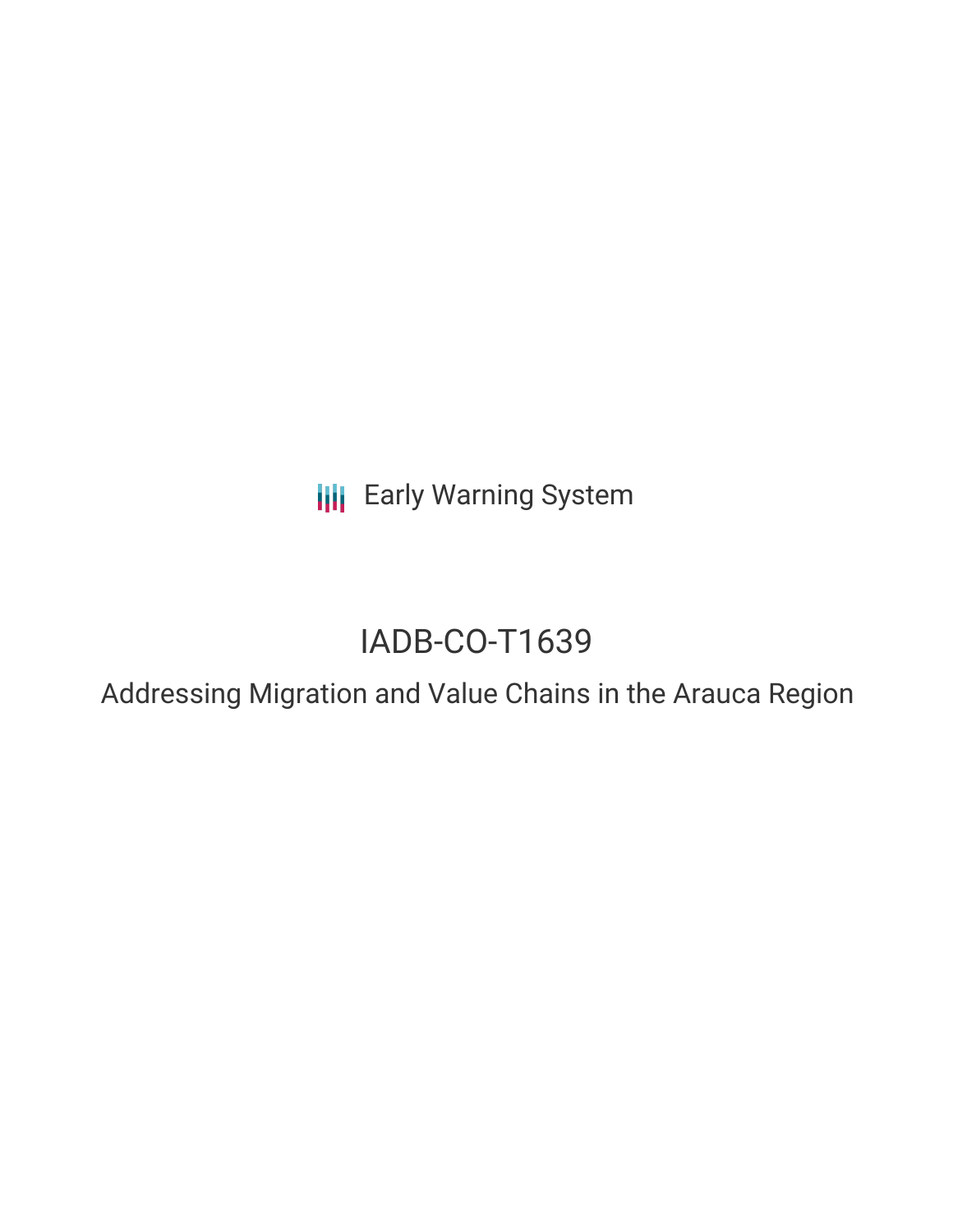

## **Quick Facts**

| <b>Countries</b>               | Colombia                                        |
|--------------------------------|-------------------------------------------------|
| <b>Specific Location</b>       | Arauca region                                   |
| <b>Financial Institutions</b>  | Inter-American Development Bank (IADB)          |
| <b>Status</b>                  | Approved                                        |
| <b>Bank Risk Rating</b>        | $\sim$<br>◡                                     |
| <b>Voting Date</b>             | 2021-09-24                                      |
| <b>Borrower</b>                | Goverment of Colombia                           |
| <b>Sectors</b>                 | Agriculture and Forestry, Technical Cooperation |
| <b>Investment Amount (USD)</b> | $$0.93$ million                                 |
| <b>Project Cost (USD)</b>      | \$1.71 million                                  |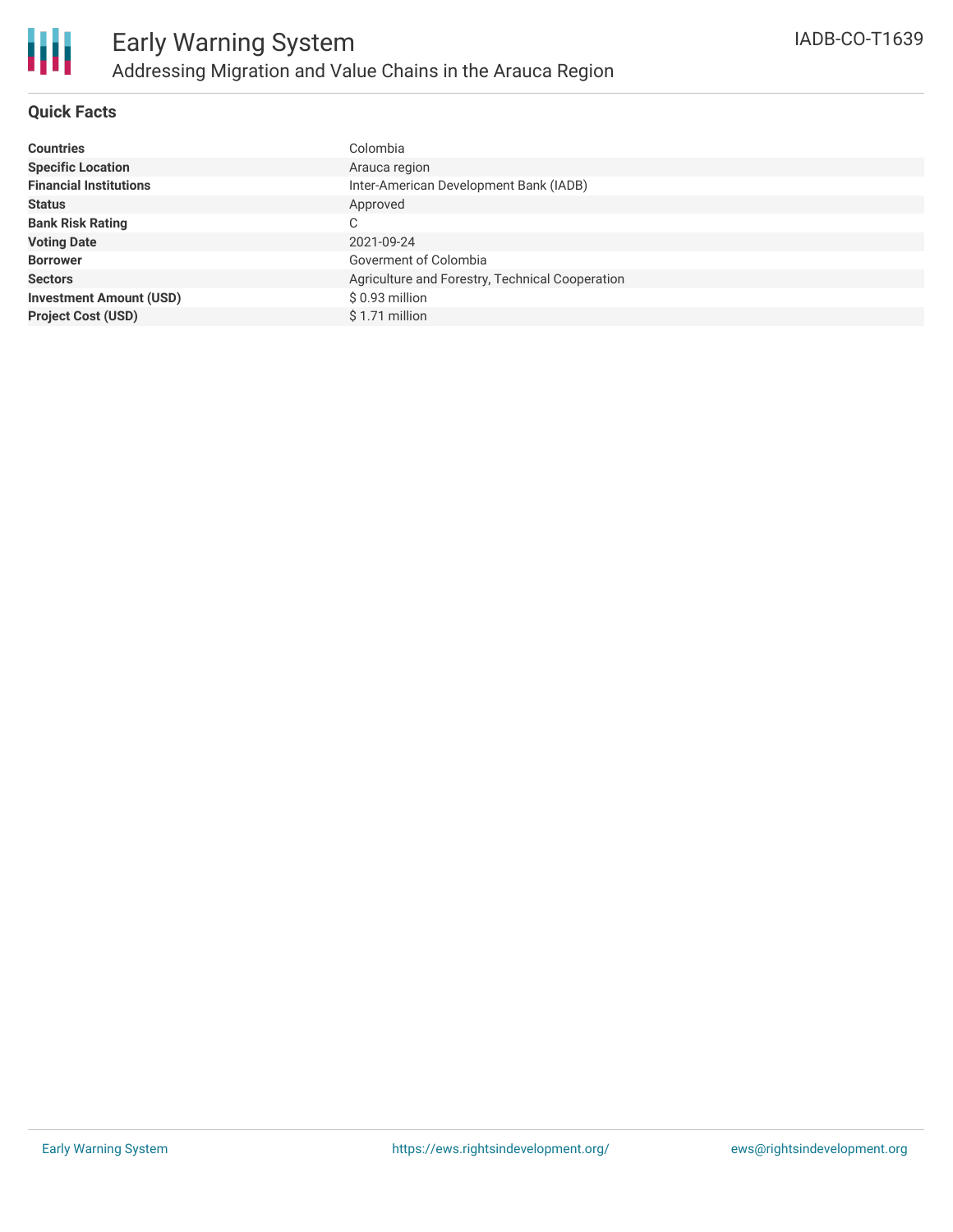

### **Project Description**

The project proposes concrete actions to generate economic inclusion and employment opportunities for the vulnerable local population and Venezuelan migrants located in the Arauca region by (i) promoting entrepreneurship through cash crop production and (ii) generating training and skills development to improve employability in productive areas. The project proposes a coordinated effort that takes into account the various civil organizations and those representing the families.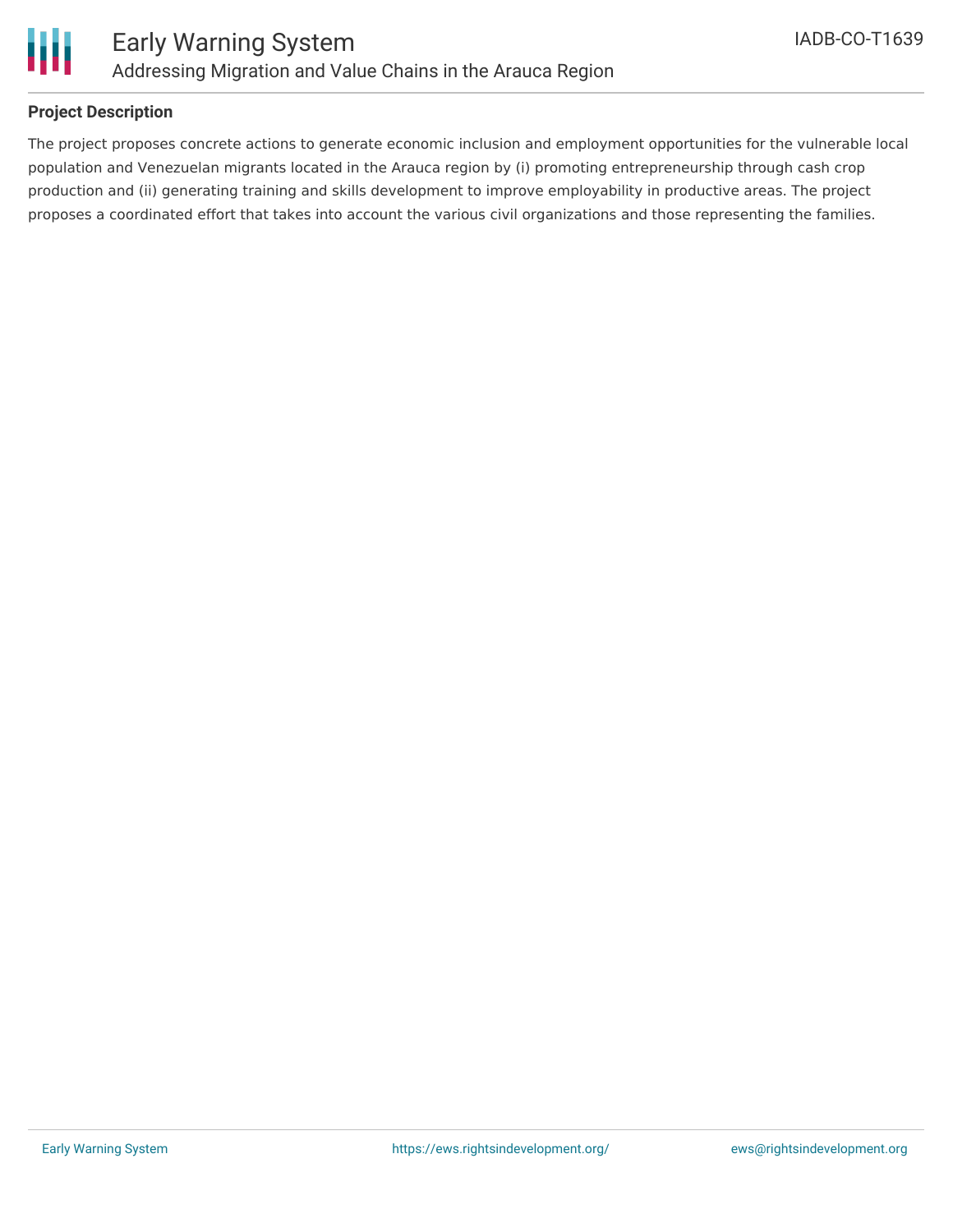

### **Investment Description**

• Inter-American Development Bank (IADB)